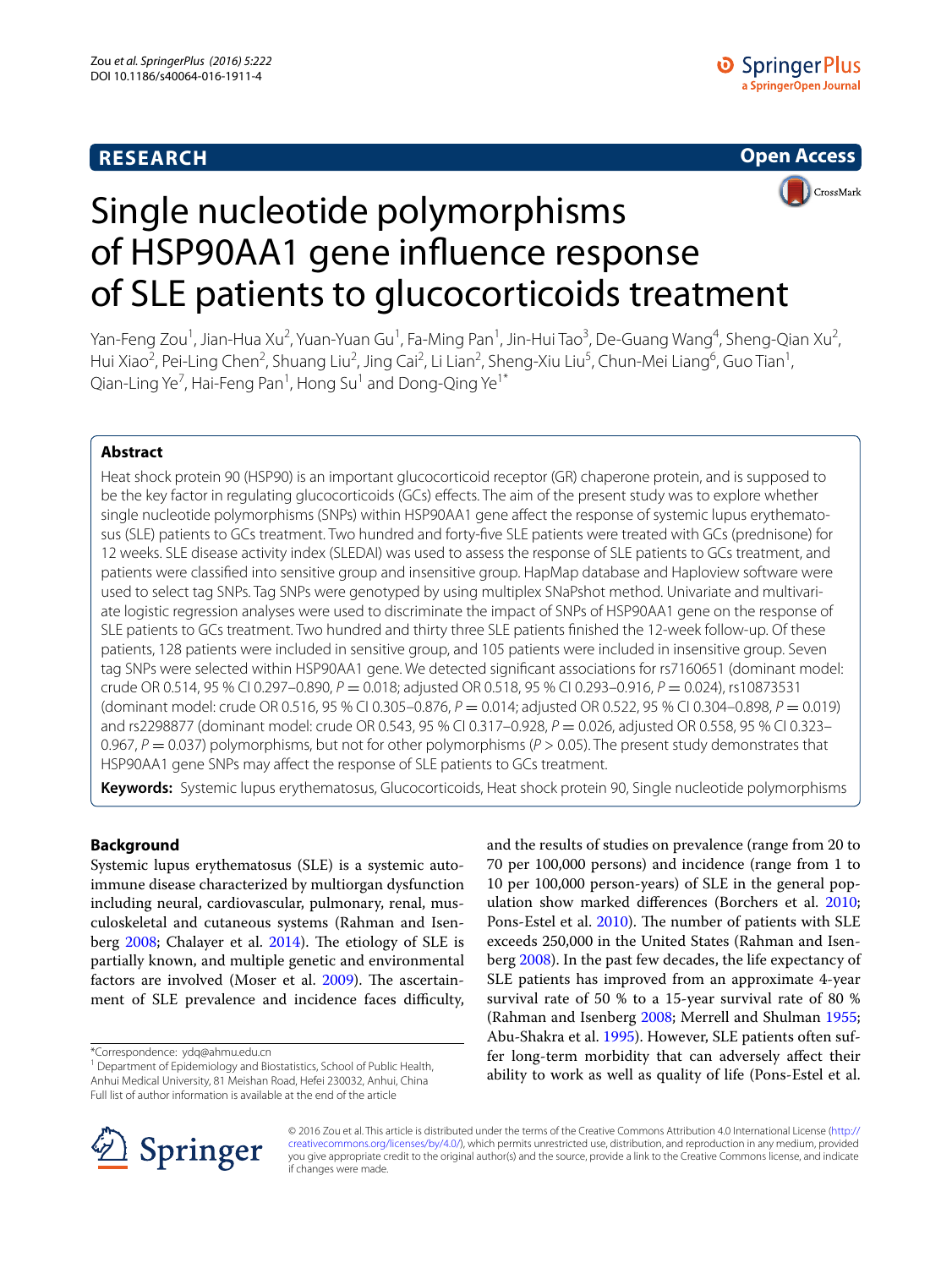[2010](#page-6-2)). The direct and indirect costs of SLE are substantial among working-age adults, especially in female.

Glucocorticoids (GCs) are currently the mainstay of SLE therapy. Generally, the majority of patients with SLE respond favorably to GCs. However, a lot of evidence of wide interindividual differences in GC efficacy and toxicity among patients have been observed (van Rossum and van den Akker [2011](#page-6-4); De Iudicibus et al. [2011\)](#page-5-3). The mechanisms by which interindividual differences develop are not yet fully understood. Genetic factors could, in part, explain the interindividual differences (Cronstein [2006](#page-5-4)). The effects of GCs are mediated through glucocorticoid receptor (GR), which, a transcription factor, binds steroid hormone ligands to affect the transcription of a number of target genes (Ito et al. [2006](#page-6-5); Adcock et al. [1999](#page-5-5)). The transcriptional activity of GR is regulated by every step of its activation, including ligand binding, transcriptional cofactor binding, nuclear translocation, and DNA binding (Charmandari et al. [2008](#page-5-6); Silverman and Sternberg [2008](#page-6-6); Ouyang et al. [2012\)](#page-6-7). Heat shock protein 90 (HSP90) is an important GR-related chaperone protein. It is supposed to be the key factor in regulating GCs effects and is essential for activated GR translocation as well as transactivation (Grad and Picard [2007](#page-6-8); Murphy [2005\)](#page-6-9).

The HSP90AA1 gene is located on the long arm in human chromosome 14 and a number of single nucleotide polymorphisms (SNPs) of GR gene have been described (Chen et al. [2005\)](#page-5-7). Our previous study has showed that GR genetic variations may play a major role in the response of SLE patients to GCs treatment (Zou et al.  $2013<sub>b</sub>$ ). However, to our knowledge, these is no study to explore the assciation bewteen HSP90AA1 genetic polymorphisms and the response to GCs in patients with SLE. Therefore, in this study, we enrolled 245 SLE patients treated with GCs (prednisone), and assessed the response of SLE patients to GCs treatment. HSP90AA1 gene SNPs were genotyped by using multiplex SNaPshot method. We explored whether SNPs within HSP90AA1 gene are related to the response of Chinese SLE patients to GCs treatment.

## **Results and discussion**

## **Baseline characteristics of patients, genotype frequencies and results of Hardy–Weinberg equilibrium**

Two hundred and thirty-three patients (95.10 %) completed the 12-week follow-up. Of these patients, 128 were classified as GCs-sensitive, while 105 patients were classified as GCs-insensitive, including twenty patients used other immunosuppressive agents because of lack of efficacy. No significant difference was found in sex (male: 7.03 vs 6.67 %), age  $(32.69 \pm 11.27 \text{ vs } 34.16 \pm 11.09)$ , body mass index (BMI) (20.76  $\pm$  2.74 vs 21.17  $\pm$  3.50), marital status (married: 72.66 vs 76.19 %), smoking (4.69 vs 1.90 %), alcohol drinking (10.94 vs 14.29 %), baseline SLE disease activity index (SLEDAI) score (11.92  $\pm$  1.91 vs  $11.50 \pm 2.69$ ) and GCs dose  $(45.55 \pm 14.90 \text{ vs }$  $42.57 \pm 17.06$ ) between GCs-sensitive group and GCs-insensitive group (Table [1,](#page-2-0)  $P > 0.05$ ). The genotype frequencies of HSP90AA1 gene 7 tag SNPs were evaluated and were reported in Table [2](#page-2-1). The genotype distributions of these SNPs were in Hardy–Weinberg equilibrium  $(P > 0.05)$ . Twelve patients failed to attend scheduled clinic visits. The clinical and demographic characteristics of the dropouts did not differ significantly from the completers (*P* > 0.05).

# **Association of HSP90AA1 gene polymorphisms with response of SLE patients to GCs**

Univariate logistic analysis showed that the following three HSP90AA1 gene tag SNPs were significantly associated with the response of SLE patients to GCs treatment: rs7160651 (dominant model: OR 0.514, 95 % CI 0.297–0.890, *P* = 0.018), rs10873531 (dominant model: OR 0.516, 95 % CI 0.305–0.876, *P* = 0.014) and rs2298877 (dominant model: OR 0.543, 95 % CI 0.317– 0.928,  $P = 0.026$ ). In the multivariate regression analysis, the three SNPs were still significantly associated with the response of SLE patients to GCs treatment (rs7160651 dominant model: OR 0.518, 95 % CI 0.293–0.916, *P* = 0.024; rs10873531 dominant model: OR 0.522, 95 % CI 0.304-0.898,  $P = 0.019$ ; rs2298877 dominant model: OR 0.558, 95 % CI 0.323–0.967, *P* = 0.037). The results of univariate and multivariate logistic regression analyses are shown in Table [3.](#page-3-0)

In the present study, we evaluated the effects of SNPs within HSP90AA1 gene on the efficacy of GCs treatment for SLE patients. We observed significant associations of HSP90AA1 gene rs7160651, rs10873531 and rs2298877 polymorphisms with GCs efficacy in Chinese patients with SLE. Our results demonstrate that HSP90AA1 gene polymorphisms may play a role in the response of SLE patients to GCs treatment.

GCs have well-known immunosuppressive effects and are one of the most widely used anti-inflammatory agents in SLE treatment. Despite the proven effectiveness and extensive use, interindividual differences in the response of SLE patients to GCs treatment have been reported, and some patients do not achieve complete remission, or else improve very slowly (van Rossum and van den Akker [2011](#page-5-3); De Iudicibus et al. 2011). Meanwhile, the potential for many serious adverse events, including metabolic disease, osteoporosis and increased risk of cardiovascular disease mar the clinical use of GCs (Saag [2002](#page-6-11); de Vries et al. [2007;](#page-5-8) Wang et al. [2012](#page-6-12)). Patients, especially for those who respond poorly to GCs, are at high risk of adverse events. GCs cause their effects by binding to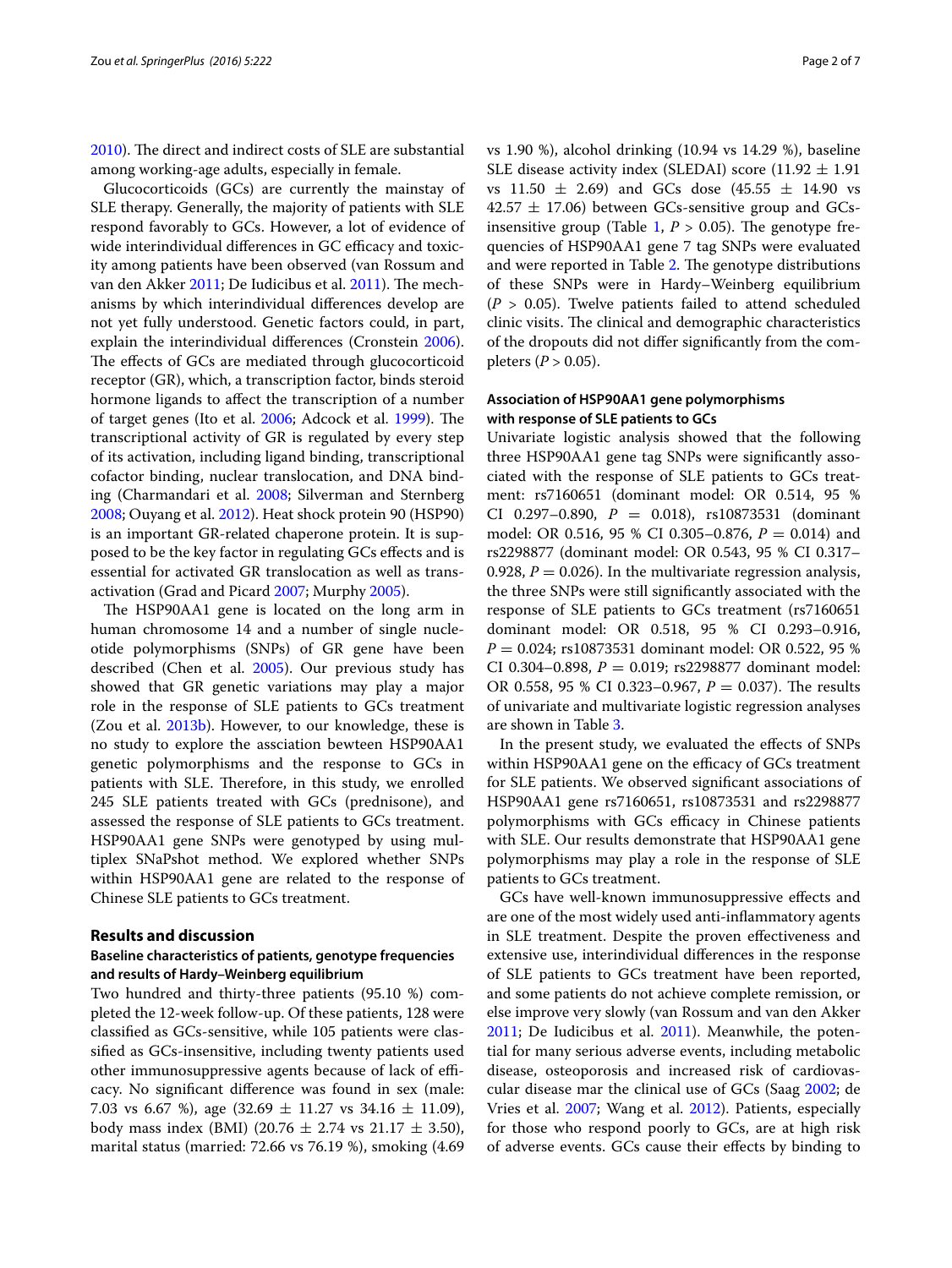| Characteristic           | Sensitive ( $n = 128$ ) | Insensitive ( $n = 105$ ) | Overall $(n = 233)$ | P value |
|--------------------------|-------------------------|---------------------------|---------------------|---------|
| Sex, No. (%)             |                         |                           |                     | 0.913   |
| Male                     | 9(7.03)                 | 7(6.67)                   | 16(6.87)            |         |
| Female                   | 119 (92.97)             | 98 (93.33)                | 217 (93.13)         |         |
| Age, mean (SD)           | 32.69 (11.27)           | 34.16 (11.09)             | 33.35 (11.19)       | 0.318   |
| BMI, mean (SD)           | 20.76 (2.74)            | 21.17 (3.50)              | 20.95 (3.10)        | 0.333   |
| Marital status, No. (%)  |                         |                           |                     | 0.539   |
| Unmarried                | 35 (27.34)              | 25 (23.81)                | 60 (27.75)          |         |
| Married                  | 93 (72.66)              | 80 (76.19)                | 173 (74.25)         |         |
| Smoking, No. (%)         |                         |                           |                     | 0.246   |
| No                       | 122 (95.31)             | 103 (98.10)               | 225 (96.57)         |         |
| Yes                      | 6(4.69)                 | 2(1.90)                   | 8(3.43)             |         |
| Drinking, No. (%)        |                         |                           |                     | 0.441   |
| No                       | 114 (89.06)             | 90 (85.71)                | 204 (87.55)         |         |
| Yes                      | 14 (10.94)              | 15 (14.29)                | 29 (12.45)          |         |
| SLEDAI, mean (SD)        | 11.92 (1.91)            | 11.50 (2.69)              | 11.73(2.30)         | 0.174   |
| GCs dose mg/d, mean (SD) | 45.55 (14.90)           | 42.57 (17.06)             | 44.21 (15.94)       | 0.157   |

## <span id="page-2-0"></span>**Table 1 Characteristics of of study patients**

<span id="page-2-1"></span>**Table 2 Genotype frequencies of single nucleotide polymorphisms in HSP90AA1 gene**

| Polymor-<br>Sensitive ( $n = 128$ ) |             | Insensitive ( $n = 105$ ) |                            |             | Overall $(n = 233)$ |                            |             | <b>HWE</b>        |                            |         |
|-------------------------------------|-------------|---------------------------|----------------------------|-------------|---------------------|----------------------------|-------------|-------------------|----------------------------|---------|
| phisms<br>(Minor allele)            | Wild type   | Heterozy-<br>qous         | Homozy-<br>gous<br>mutants | Wild type   | Heterozy-<br>qous   | Homozy-<br>gous<br>mutants | Wild type   | Heterozy-<br>qous | Homozy-<br>gous<br>mutants | P value |
| rs2298878 (A)                       | 121 (94.53) | 7(5.47)                   | 0(0)                       | 97 (92.38)  | 8(7.62)             | 0(0)                       | 218 (93.56) | 15 (6.44)         | 0(0)                       | 0.612   |
| rs7157967 (C)                       | 23 (96.09)  | 5(3.91)                   | 0(0)                       | 103 (98.10) | 2(1.90)             | 0(0)                       | 226 (97.00) | 7(3.00)           | 0(0)                       | 0.816   |
| rs7160651 (A)                       | 72 (56.25)  | 50 (39.06)                | 6(4.69)                    | 75 (71.43)  | 26 (24.76)          | 4(3.81)                    | 147 (63.09) | 76 (32.62)        | 10 (4.29)                  | 0.964   |
| rs10873531 (G)                      | 61 (47.66)  | 59 (46.09)                | 8(6.25)                    | 67 (63.81)  | 31 (29.52)          | 7(6.67)                    | 128 (54.94) | 90 (38.63)        | 15(6.43)                   | 0.877   |
| rs1190597 (G)                       | 107 (83.59) | 19 (14.85)                | 2(1.56)                    | 94 (89.53)  | 10 (9.52)           | 1(0.95)                    | 201 (86.26) | 29 (12.45)        | 3(1.29)                    | 0.112   |
| rs11547523 (G)                      | (86.72)     | 16(12.50)                 | (0.78)                     | 94 (89.52)  | 11 (10.48)          | 0(0)                       | 205 (87.98) | 27 (11.59)        | 1(0.43)                    | 0.913   |
| rs2298877 (T)                       | 68 (53.13)  | 53 (41.41)                | 7(5.46)                    | 71 (67.62)  | 27 (25.71)          | 7(6.67)                    | 139 (59.66) | 80 (34.33)        | 14 (6.01)                  | 0.585   |

GR, which is localized in the cytoplasm of target cells, and after binding the ligand, GR-ligand complexes are constructed and translocated into the nucleus (Ito et al. [2006](#page-6-5); Adcock et al. [1999\)](#page-5-5). The function of GR is crucially dependent on interactions with HSP90 which facilitates GCs binding to the GR (Grad and Picard [2007;](#page-6-8) Murphy [2005](#page-6-9)).

Similarities in the pathologies of cancer and autoimmune diseases, including SLE, have been noted for many years (Eck et al. [2009](#page-5-9)). HSP90 has been widely studied in cancer. New evidence continues to suggest that HSP90 is overexpressed and associated with poor prognosis in many cancers. Wang et al. ([2013](#page-6-13)) estimated the association of HSP90 expression with clinicopathological parameters, prognosis and the alteration of HSP90 expression after neoadjuvant chemotherapy in patients with advanced gastric cancer. The results showed that HSP90 expression was significantly associated with tumor site, tumor size, depth invasion, lymph node metastasis as well as clinical stages, and the patients with HSP90-positive had worse prognosis than those patients with HSP90-negative. Their study suggested that HSP90 plays an important role on tumor prognosis and may act as a promising target for prognostic prediction in gastric cancer. Tanaka et al. ([2013](#page-6-14)) characterized the efficacy of a potent HSP90 inhibitor NXD30001 against neurofibromatosis type 2 (NF2) related tumors in vitro and in vivo. Their study showed that HSP90 inhibition has significant antitumor activity against NF2-related tumor cells in vitro and in vivo, and provided certain evidence for the benefit of the HSP90 inhibition against NF2-related tumors. Chu et al. ([2013](#page-5-10)) estimated the role of HSP90AA1 in ovarian cancer and their study suggested that HSP90AA1 is required for the proliferation and survival of SKOV3 cells. They found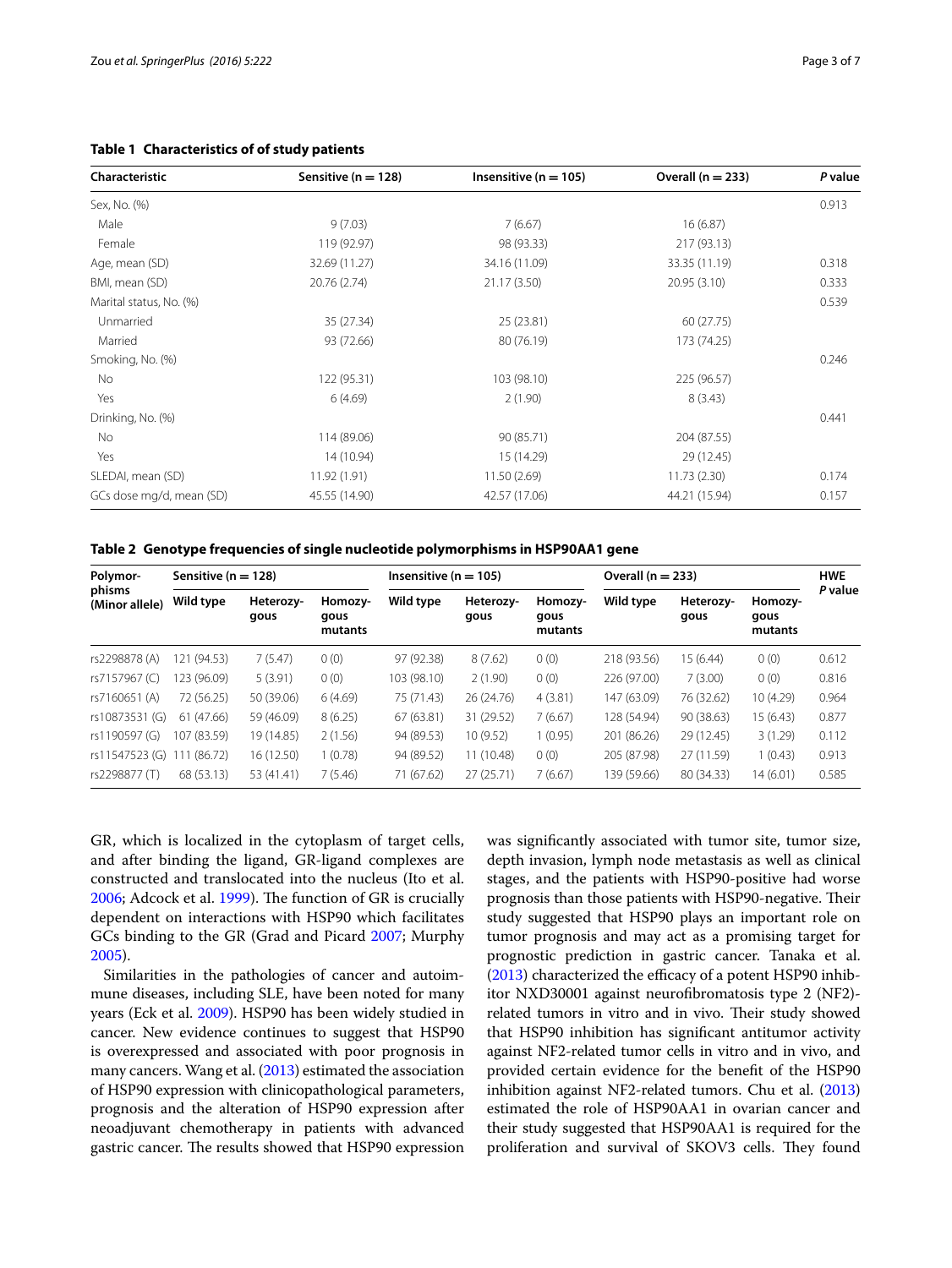|               | Table 3 Analysis of glucocorticoids efficacy and |       | single nucleotide polymorphisms of HSP90AA1 gene |       |                                  |       |                                |         |
|---------------|--------------------------------------------------|-------|--------------------------------------------------|-------|----------------------------------|-------|--------------------------------|---------|
| Polymorphisms | Dominant model                                   |       |                                                  |       | Recessive model                  |       |                                |         |
|               | Crude OR (95 % CI) Crude P value                 |       | Adjusted OR (95 % Cl) Adjusted P value           |       | Crude OR (95 % CI) Crude P value |       | Adjusted OR (95 % CI) Adjusted | P value |
| \$2298878     | 1.426 (0.499-4.070)                              | 0.508 | 1.508 (0.516-4.405)                              | 0.453 |                                  |       |                                |         |
| rs7157967     | $0.478(0.091 - 2.515)$                           | 0.384 | 0.380 (0.065-2.212)                              | 0.282 |                                  |       |                                |         |
| 37160651      | 0.514 (0.297-0.890)                              | 0.018 | $0.518(0.293 - 0.916)$                           | 0.024 | $0.805(0.221 - 2.932)$           | 0.743 | $0.946(0.251 - 3.564)$         | 0.935   |
| rs10873531    | 0.516 (0.305-0.876)                              | 0.014 | 0.522 (0.304-0.898)                              | 0.019 | 1.072 (0.375-3.059)              | 0.897 | $1.259(0.425 - 3.729)$         | 0.678   |
| rs1190597     | $0.596(0.273 - 1.301)$                           | 0.194 | $0.562(0.251 - 1.259)$                           | 0.162 | 0.606 (0.054-6.775)              | 0.684 | $0.473(0.040 - 5.611)$         | 0.553   |
| rs11547523    | $0.764(0.341 - 1.712)$                           | 0.513 | $0.795(0.349 - 1.813)$                           | 0.586 |                                  |       |                                |         |
| s2298877      | 0.543 (0.317-0.928)                              | 0.026 | 0.558 (0.323-0.967)                              | 0.037 | 1.235 (0.419-3.639)              | 0.702 | $(0.466 - 4.380)$              | 0.532   |
|               |                                                  |       |                                                  |       |                                  |       |                                |         |

<span id="page-3-0"></span>

| i                        |
|--------------------------|
|                          |
|                          |
|                          |
| $\frac{1}{2}$            |
|                          |
|                          |
|                          |
|                          |
|                          |
|                          |
|                          |
|                          |
|                          |
|                          |
|                          |
|                          |
|                          |
|                          |
|                          |
|                          |
|                          |
|                          |
|                          |
|                          |
|                          |
|                          |
|                          |
|                          |
|                          |
|                          |
|                          |
|                          |
|                          |
|                          |
|                          |
|                          |
|                          |
|                          |
|                          |
|                          |
|                          |
|                          |
|                          |
|                          |
| $\overline{\phantom{a}}$ |
|                          |
|                          |
| akthrame ,               |
|                          |
|                          |
|                          |
|                          |
|                          |
|                          |
|                          |
|                          |
|                          |
|                          |
|                          |
|                          |
|                          |
|                          |
|                          |
|                          |
|                          |
|                          |
|                          |
| ole?                     |
|                          |
|                          |
|                          |
|                          |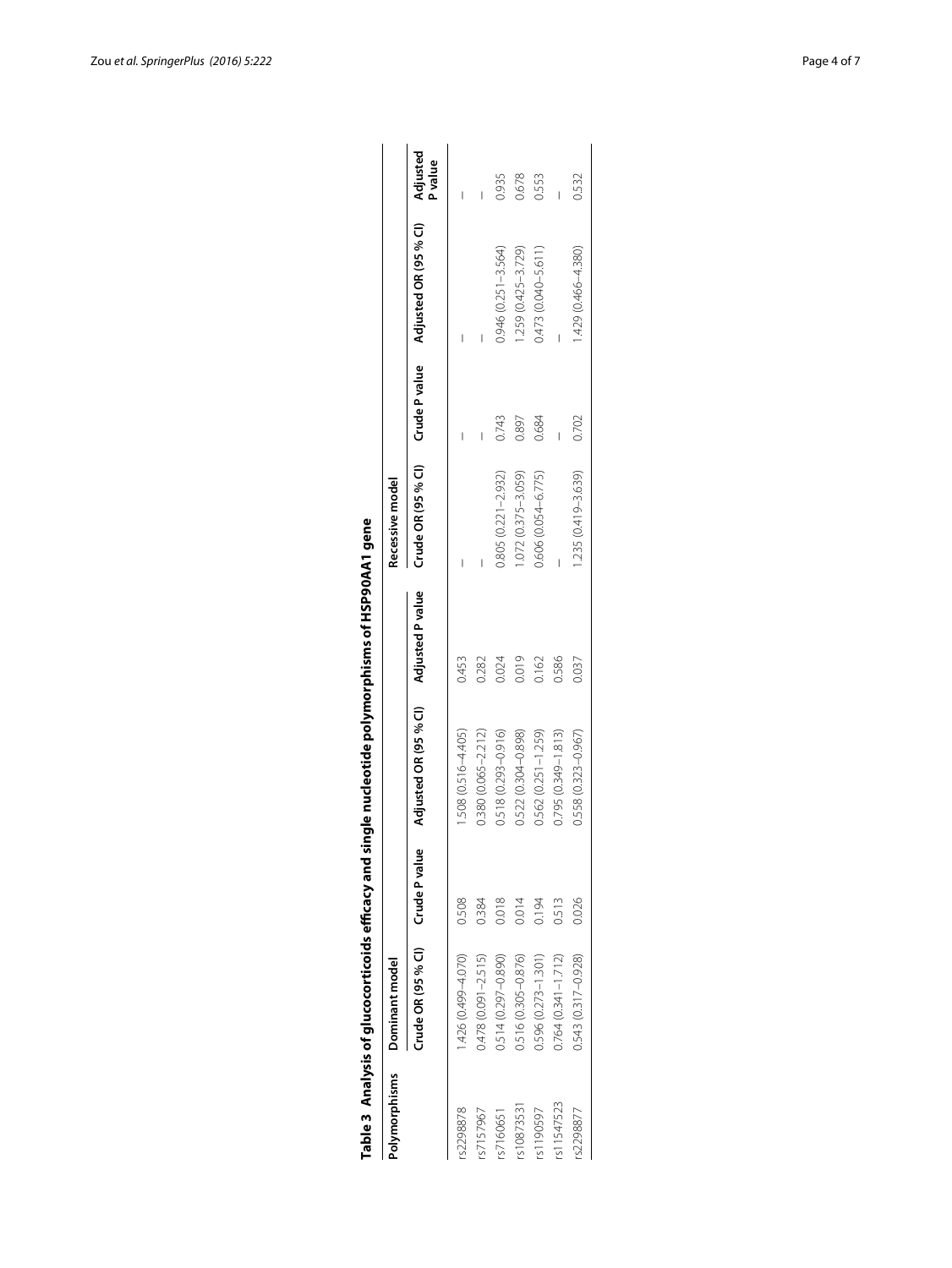that HSP90AA1 RNAi could inhibit the proliferation and increase the apoptosis of ovarian cancer SKOV3 cell line. They also found that high expression of HSP90AA1 could partially rescue the survival rate of SKOV3 cells which were treated with cisplatin and decrease the chemosensitivity to cisplatin of SKOV3 cells. Recently, Coskunpinar et al. [\(2014\)](#page-5-11) investigated HSP90AA1 gene polymorphisms in patients with non-small cell lung cancer (NSCLC). They found that the frequency of mutant genotypes for HSP90AA1 gene rs4947 polymorphism was significantly higher in the patient group than the frequency in controls, indicating that HSP90AA1 gene polymorphisms may contribute to NSCLC development. In SLE patients, high expression of HSP90 has also been detected and correlated with increased levels of IL-6 as well as presence of autoantibodies to HSP90, suggesting that targeting HSP90 may be an effective treatment for SLE (Shukla and Pitha [2012](#page-6-15); Hu et al. [2006](#page-6-16)). In MRL/lpr mouse model of SLE, Shimp et al. [\(2012\)](#page-6-17) estimated if HSP90 inhibition would reduce disease, and their results suggested that HSP90 may play a role in regulating T cell differentiation as well as activation and that inhibition of HSP90 may reduce inflammation in SLE. Moreover, a recent study has suggested that the accumulation of HSP90 in the nucleus potentially hinders DNA-binding activity and transactivation, which may contribute to GCs resistance in patients with idiopathic nephrotic syndrome (INS) (Ouyang et al. [2012](#page-6-7)). The above evidence appears to support our resluts. Since HSP90 protein expression may have an impact on cellular sensitivity to systemic GCs treatment, SNPs within HSP90AA1 gene may contribute to decreased/ increased GC responsiveness. However, these is no other study to explore the association of HSP90AA1 gene polymorphisms with the response of SLE patients to GCs treatment. Further studies are still needed to assess the current results. The association may result from the direct effect of these polymorphisms themselves, or through linkage disequilibrium with another functional polymorphisms in the structural or regulatory regions of the gene. Further studies of the function of these polymorphisms are needed.

The sample size of the current study is limited. Twelve patients dropped out of the study. Additionally, the use of hydroxychloroquine, considered as a second-line treatment in SLE patients, offers a wide range of benefits (Costedoat-Chalumeau et al. [2010;](#page-5-12) Chen et al. [2015](#page-5-13)). Thus, patients also received hydroxychloroquine therapy in the study. These limitations may have certain impact on our results.

# **Conclusion**

In conclusion, this is the first study to explore the association of the response to GCs with HSP90AA1 genetic

polymorphisms in SLE patients. The present study demonstrates that HSP90AA1 gene rs7160651, rs10873531 and rs2298877 polymorphisms may affect the response of SLE patients to GCs treatment. Larger studies are required to further assess the association. Meanwhile, further studies of the function of these polymorphisms are needed.

## **Methods**

#### **Subjects and study design**

In order to interpert genetic and environmental influence on individualized response to treatment in SLE patients, a pharmacogenetic study was conducted in Anhui Medical University. This study was carried out as part of the pharmacogenetic study. A total of 245 patients, enrolled in the First Affiliated Hospital and the Second Affiliated Hospital of Anhui Medical University (Anhui, China), were included in the study. All patients were of unrelated Han Chinese ancestry, and met the revised criteria for the classification of SLE established by the American College of Rheumatology (ACR) in 1997 (Hochberg [1997](#page-6-18)). These patients have the SLEDAI score of 5 or higher, and no patients had recent exposure to GCs (in the last three months). Potential patients were excluded if they: (1) had lupus crisis or required GCs plus therapy; (2) had systemic fungal or bacterial infection; (3) were pregnant or lactating women; (4) were allergic to hydroxychloroquine. The treatment and efficacy assessment used for the present study has been described in our previous study (Zou et al. [2013a,](#page-6-19) [b](#page-6-10)). Briefly, patients were treated with GCs (prednisone) combined with hydroxychloroquine (400 mg/day) for 12 weeks. At the start of the study, prednisone 10 mg/day–0.5 mg/kg/day was administrated to the patients whose SLEDAI scores were <10, and 0.5–1 mg/kg/day was administrated to the patients whose SLEDAI scores were  $\geq$ 10. The dosage adjustments were made through the consultation from the rheumatologists during the course of treatment. SLEDAI was used to assess the response of SLE patients to GCs treatment at weeks 0, 4, 8 and 12. The GCs-sensitive was defined as a 4 points or less in the SLEDAI score at the 12 weeks. The GCs-insensitive was defined as a 5 points or greater in the SLEDAI score at the 12 weeks, and patients who took other immunosuppressive agents because of lack of efficacy in the course of treatment were also considered as GCs-insensitive. The ethical committee of Anhui Medical University approved the study. We obtained written informed consent from all patients and fully explained the procedures of the study.

#### **Tag SNP selection and genotyping**

HapMap database and Haploview software were used to select tag SNPs. SNPs within HSP90AA1 gene were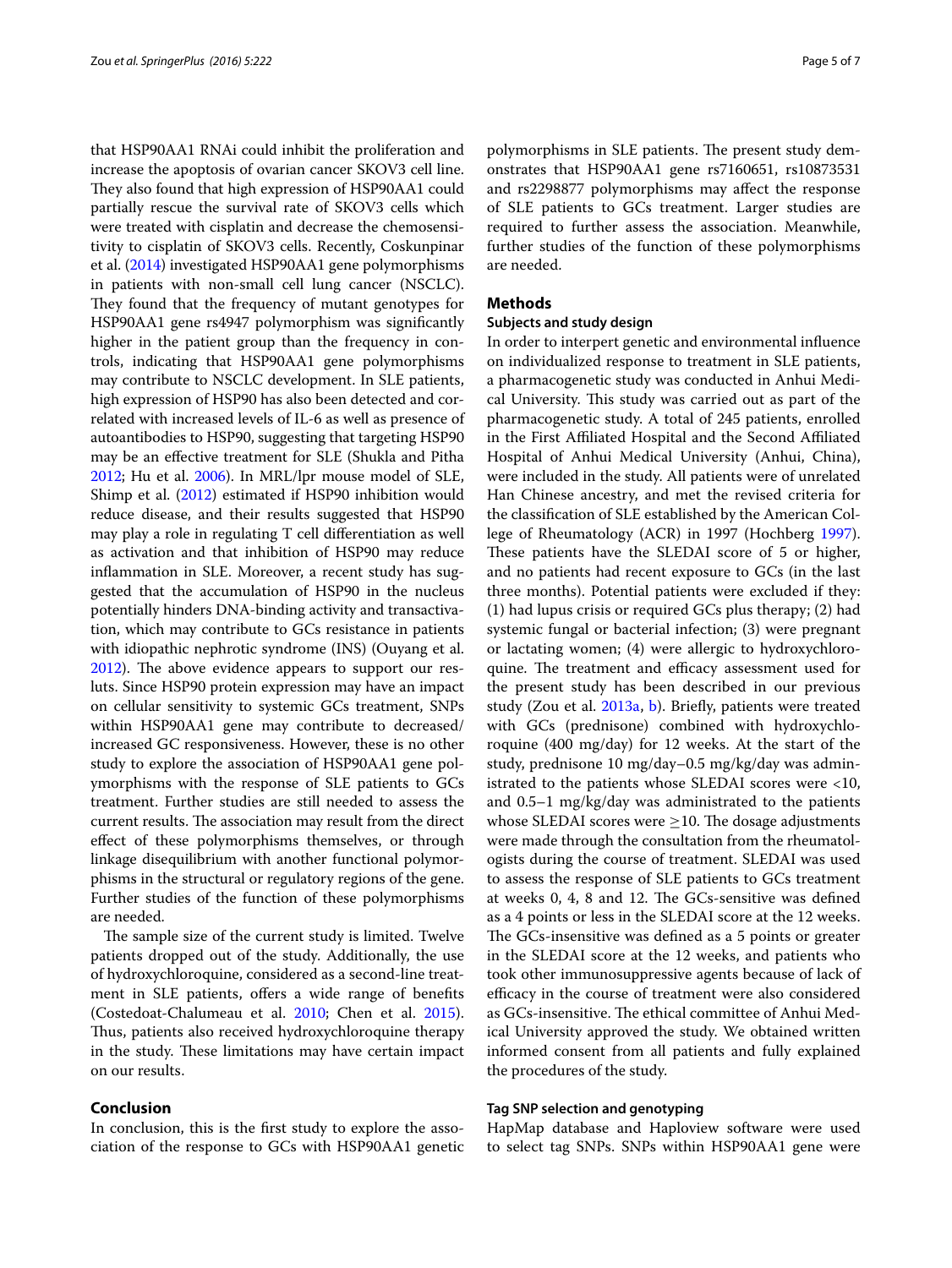retrieved from HapMap database (Chinese Han in Beijing) sample (release No. 24/phaseII Nov08, on NCBI B36 assembly).  $r^2$  threshold of 0.8 and minor allele frequency (MAF) threshold of 0.01 were used as cut-off for tag SNPs selection, and, finally, 7 tag SNPs were selected: rs2298878, rs7157967, rs7160651, rs10873531, rs1190597, rs11547523 and rs2298877. Venous blood was obtained by venepuncture from each subject. We extracted DNA from the peripheral blood by using a blood extraction kit (QIAGEN, Germany), and stored DNA at -80 °C until use. Genotyping of tag SNPs in HSP90AA1 gene was performed by multiplex SNaPshot technology using an ABI fluorescence-based assay allelic discrimination method (Applied Biosystems, Foster city, CA).

## **Statistical analysis**

Mean and standard deviation (SD) of continuous variables, and proportions of categorical variables are presented as descriptive statistics. Differences for continuous variables were tested by using *t*-test. Chi square test was used to test differences for categorical variables and Hardy–Weinberg equilibrium. Dominant and recessive models were applied for the analysis of genotype distribution. Univariate and multivariate logistic regression analyses were used to discriminate the impact of SNPs of HSP90AA1 gene on the response of SLE patients to GCs treatment (GCs-sensitive 0, GCs-insensitive 1). We used multivariate logistic regression to adjust for potential confounding factors (sex, age, BMI, marital status, smoking status, alcohol drinking, baseline SLEDAI score and GCs dose (mg/day)). All statistical analyses were performed using *SPSS* software version 10.01 (SPSS, Inc, Chicago, IL). Within this report,  $P < 0.05$  were considered statistically significant.

#### **Abbreviations**

SLE: systemic lupus erythematosus; GCs: glucocorticoids; GR: glucocorticoid receptor; HSP90: heat shock protein 90; SNPs: single nucleotide polymorphisms; BMI: body mass index; SLEDAI: SLE disease activity index; NF2: neurofibromatosis type 2; NSCLC: non-small cell lung cancer; INS: idiopathic nephrotic syndrome; ACR: American College of Rheumatology; MAF: minor allele frequency; SD: standard deviation.

#### **Authors' contributions**

ZYF, XJH, PFM, TJH, WDG, XSQ and YDQ conceived and designed the study. ZYE, XJH, GYY, TJH, WDG, XSO, XH, CPL, LS, CJ, LL, LSX, LCM, TG and YOL participated in the diagnosis and treatment of the patient, follow-up of the patient and assessing the response of patients to treatment. GYY, LSX, LCM, YQL and TG genotyped SNPs. ZYF, PFM, PHF, SH and YDQ interpreted the data, reviewed the literature and drafted the manuscript. ZYF, GYY, XH, CPL, LS, CJ, LL, LSX, LCM, TG, YQL, PHF and SH participated in the data analysis, manuscript editing and supervision. All authors read and approved the final manuscript.

#### **Author details**

<sup>1</sup> Department of Epidemiology and Biostatistics, School of Public Health, Anhui Medical University, 81 Meishan Road, Hefei 230032, Anhui, China.<br><sup>2</sup> Department of Rheumatology and Immunology, The First Affiliated Hospital of Anhui Medical University, Hefei 230022, Anhui, China.<sup>3</sup> Department of Rheumatology and Immunology, Anhui Medical University Affiliated Provincial Hospital, Hefei 230001, Anhui, China. 4 Department of Nephrology, The Second Affiliated Hospital of Anhui Medical University, Hefei 230601, Anhui, China. 5 Institute of Dermatology and Department of Dermatology, The First Affiliated Hospital of Anhui Medical University, Hefei 230022, Anhui, China.<br><sup>6</sup> Department of Laboratory Medcine, School of Public Health, Anhui Medical University, Hefei 230032, Anhui, China. <sup>7</sup> Department of Hematology, The Second Affiliated Hospital of Anhui Medical University, Hefei 230601, Anhui, China.

#### **Acknowledgements**

We thank all patients for their enthusiastic participation in the study. This work was supported by Grants from the National Natural Science Foundation of China (81373073, 81172764, 81273169, 81573222) and Grants for Scientific Research of BSKY from Anhui Medical University (XJ201110).

#### **Competing interests**

The authors declare that they have no competing interests.

Received: 10 January 2016 Accepted: 17 February 2016 Published online: 29 February 2016

#### **References**

- <span id="page-5-2"></span>Abu-Shakra M, Urowitz MB, Gladman DD, Gough J (1995) Mortality studies in systemic lupus erythematosus. Results from a single center. II Predictor variables for mortality. J Rheumatol 22:1265–1270
- <span id="page-5-5"></span>Adcock IM, Nasuhara Y, Stevens DA, Barnes PJ (1999) Ligand-induced differentiation of glucocorticoid receptor (GR) trans-repression and transactivation: preferential targetting of NF-kappaB and lack of I-kappaB involvement. Br J Pharmacol 127:1003–1011
- <span id="page-5-1"></span>Borchers AT, Naguwa SM, Shoenfeld Y, Gershwin ME (2010) The geoepidemiol‑ ogy of systemic lupus erythematosus. Autoimmun Rev 9:A277–A287
- <span id="page-5-0"></span>Chalayer E, Ffrench M, Cathébras P (2014) one marrow fibrosis as a feature of systemic lupus erythematosus: a case report and literature review. Springerplus 3:349. doi[:10.1186/2193-1801-3-349](http://dx.doi.org/10.1186/2193-1801-3-349)
- <span id="page-5-6"></span>Charmandari E, Kino T, Ichijo T, Chrousos GP (2008) Generalized glucocorticoid resistance: clinical aspects, molecular mechanisms, and implications of a rare genetic disorder. J Clin Endocrinol Metab 93:1563–1572
- <span id="page-5-7"></span>Chen B, Piel WH, Gui L, Bruford E, Monteiro A (2005) The HSP90 family of genes in the human genome: insights into their divergence and evolution. Genomics 86:627–637
- <span id="page-5-13"></span>Chen YM, Lin CH, Lan TH, Chen HH, Chang SN, Chen YH, Wang JS, Hung WT, Lan JL, Chen Y (2015) Hydroxychloroquine reduces risk of incident diabetes mellitus in lupus patients in a dose-dependent manner: a populationbased cohort study. Rheumatology 54:1244–1249
- <span id="page-5-10"></span>Chu SH, Liu YW, Zhang L, Liu B, Li L, Shi JZ, Li L (2013) Regulation of survival and chemoresistance by HSP90AA1 in ovarian cancer SKOV3 cells. Mol Biol Rep 40:1–6
- <span id="page-5-11"></span>Coskunpinar E, Akkaya N, Yildiz P, Oltulu YM, Aynaci E, Isbir T, Yaylim I (2014) The significance of HSP90AA1, HSP90AB1 and HSP90B1 gene polymorphisms in a Turkish population with non-small cell lung cancer. Anticancer Res 34:753–757
- <span id="page-5-12"></span>Costedoat-Chalumeau N, Leroux G, Piette JC, Amoura Z (2010) Why all systemic lupus erythematosus patients should be given hydroxychloroquine treatment? Joint Bone Spine 77:4–5
- <span id="page-5-4"></span>Cronstein BN (2006) Pharmacogenetics in the rheumatic diseases. Bull NYU Hosp Jt Dis 64:16–19
- <span id="page-5-3"></span>De Iudicibus S, Franca R, Martelossi S, Ventura A, Decorti G (2011) Molecular mechanism of glucocorticoid resistance in inflammatory bowel disease. World J Gastroenterol 17:1095–1108
- <span id="page-5-8"></span>de Vries F, Pouwels S, Lammers JW, Leufkens HG, Bracke M, Cooper C, van Staa TP (2007) Use of inhaled and oral glucocorticoids, severity of inflammatory disease and risk of hip/femur fracture: a population-based casecontrol study. J Intern Med 261:170–177
- <span id="page-5-9"></span>Eck SM, Blackburn JS, Schmucker AC, Burrage PS, Brinckerhoff CE (2009) Matrix metalloproteinase and G protein coupled receptors: co-conspirators in the pathogenesis of autoimmune disease and cancer. J Autoimmun 33:214–221